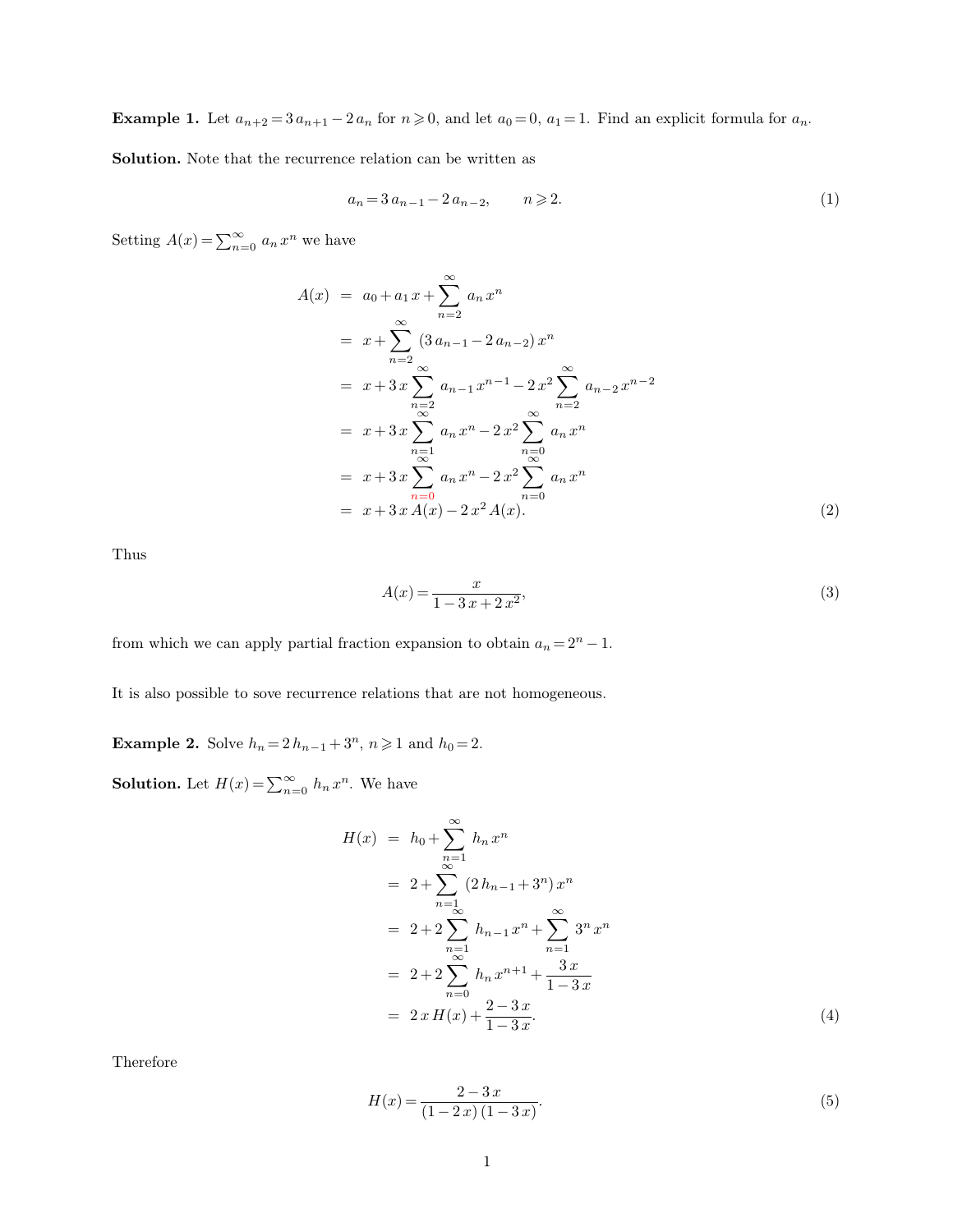Application of partial fraction expansion gives fraction expans<br> $n + 3^{n+1}$ .

$$
H(x) = \frac{-1}{1 - 2x} + \frac{3}{1 - 3x}.\tag{6}
$$

Consequently  $h_n = -2^n + 3^{n+1}$ .

**Exercise 1.** Solve

$$
h_n = h_{n-1} + n^3, \qquad h_0 = 0.
$$
 (7)

<span id="page-1-0"></span> $(Ans: 1)$ 

**Exercise 2.** Solve

$$
h_n = 3h_{n-1} + 3^n, \t h_0 = 2.
$$
\t(8)

<span id="page-1-1"></span> $(Ans: 2)$ 

Before ending this unit, we check out some non-trivial examples.

**Example 3.** All *n* soldiers of a military squadron stand in a line. The officer in charge splits the line at several places, forming smaller (nonempty) units. Then he names one person in each unit to be the commander of Before ending this unit, we check out some non-trivial examples.<br> **Example 3.** All *n* soldiers of a military squadron stand in a line. The officer in charge splits the line at several places, forming smaller (nonempty) u Before ending this unit, we check out some non-trivial examples.<br> **Example 3.** All *n* soldiers of a military squadron stand in a line. The officer in charge splits the line at several<br>
places, forming smaller (nonempty)

**Example 3.** All *n* soldies places, forming smaller (<br>that unit. Let  $h_n$  be the<br>**Solution.** Say the *n* sold<br>there are clearly  $k_1 \times \cdots \times l$  segments, the number of soldiers are split  $\cdots \times k_l$  different were of ways to choos *k* of a military squadron stand in a line. The omcer in charge splits the line at several ionempty) units. Then he names one person in each unit to be the commander of number of ways he can do this. Find a closed formula places, forming smaller (nonempty) units. Then he hames one person in each unit to be the con<br>that unit. Let  $h_n$  be the number of ways he can do this. Find a closed formula for  $h_n$ .<br>**Solution**. Say the *n* soldiers are Free the commander of<br>ers. In this situation<br>soldiers are split into<br> $n$  in the expansion of there are clearly  $k_1 \times \cdots \times k_l$  different ways to choose the commanders. Therefore, if the soldiers are split into *l* segments, the number of ways to choose the commanders is given by the coefficient for  $x^n$  in the exp

$$
\left(\sum_{k=0}^{\infty} k x^{k}\right)^{l}
$$
  
Consequently, when we consider all possible l, we see that the generating function for  $h_n$  is

Consequently, when we consider all possible *l*, we see that the generating function for 
$$
h_n
$$
 is\n
$$
H(x) = \sum_{l=0}^{\infty} \left( \sum_{k=0}^{\infty} k x^k \right)^l = \sum_{l=0}^{\infty} \left( \frac{x}{(1-x)^2} \right)^l = \frac{1}{1 - \frac{x}{(1-x)^2}} = 1 + \frac{x}{1 - 3x + x^2}
$$
\nApplication of the partial fraction expansion now gives

$$
\frac{1}{1-3x+x^2} = \frac{1}{\sqrt{5}} \left( \frac{1}{x-\alpha} - \frac{1}{x-\beta} \right)
$$
\n(11)\n  
\nFinally the answer is

where  $\alpha = \frac{(3+\sqrt{5})}{2}, \beta = \frac{3-\sqrt{5}}{2}$  $\overline{1-}$ ,  $\beta = \frac{3-\sqrt{5}}{2}$ . Final  $rac{3-\sqrt{5}}{2}$ . Finally

$$
h_n = \frac{1}{\sqrt{5}} \left( \alpha^n - \beta^n \right). \tag{12}
$$

**Example 4.** Let  $h_n$  be the number of ways of dividing a regular  $(n + 1)$ -gon into triangles by inserting diagonals that do not intersect in the interior. **Example 4.** Let  $h_n$  be the number of ways of diagonals that do not intersect in the interior. **Example 4.** Le diagonals that do<br> $\frac{n^2(n+1)^2}{1 \cdot \frac{n^2(n+1)^2}{4}}$ <br>[2.](#page-1-1)  $(2+n) 3^n$ .

<sup>1.</sup>  $\frac{n^2(n+1)^2}{4}$ .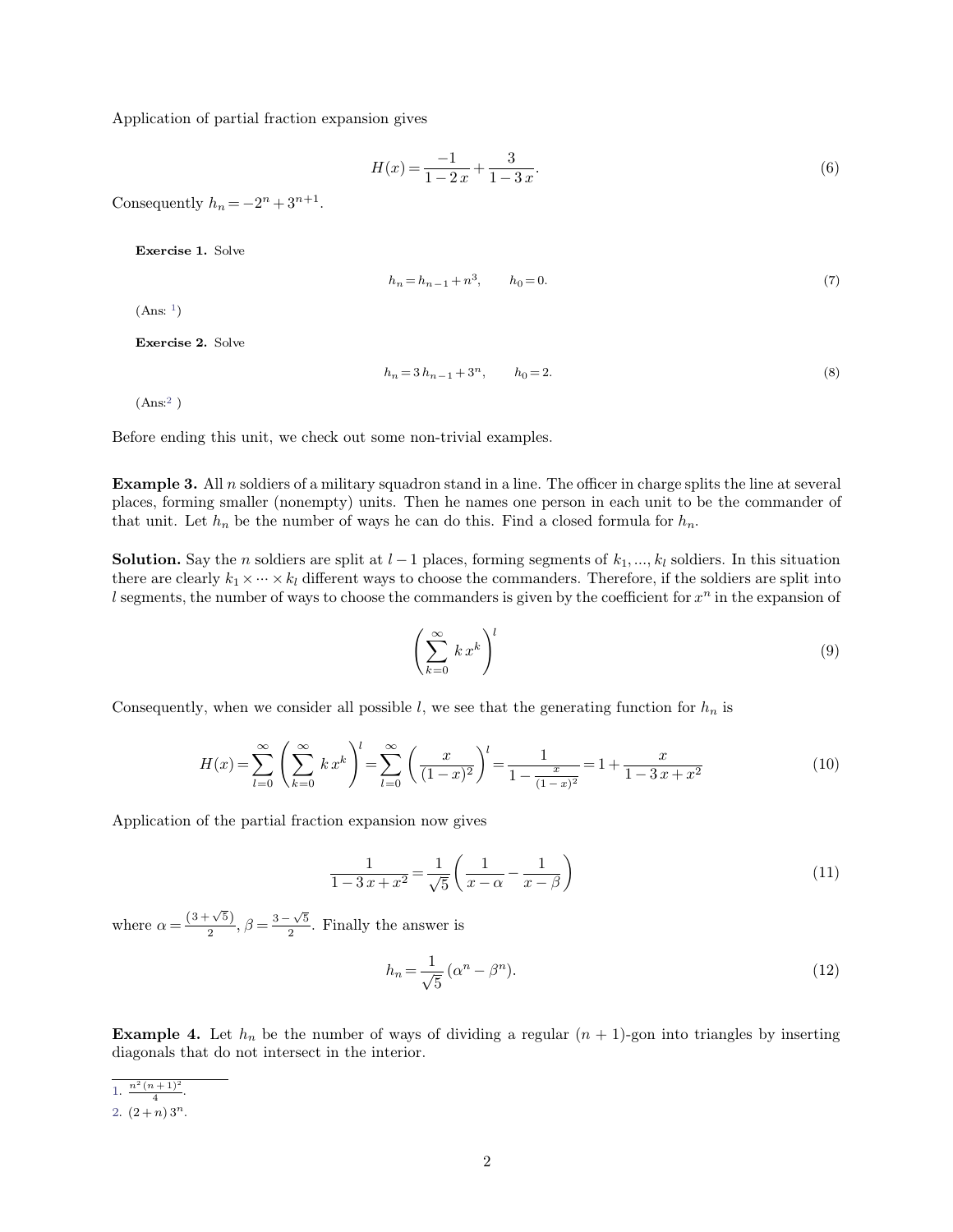Then we have (set 
$$
h_1 = 1
$$
)  
\n• The following recurrence relation holds for  $n \ge 2$ :  
\n
$$
h_n = h_1 h_{n-1} + h_2 h_{n-2} + \dots + h_{n-1} h_1.
$$
\n(13)

The following recurrence relation holds for  $n \geq 2$ :<br>  $h_n = h_1 h_{n-1} + h_2 h_{n-2} + \dots + h_{n-1} h_1.$  (13)<br>
To see this, we pick an arbitrary side and fix it as the "base". There is a triangle containing this side<br>
seperating the The following recurrence relation holds for  $n \ge 2$ :<br>  $h_n = h_1 h_{n-1} + h_2 h_{n-2} + \dots + h_{n-1} h_1.$  (13)<br>
To see this, we pick an arbitrary side and fix it as the "base". There is a triangle containing this side<br>
seperating the 10 see this, we pick an arbitrary side and fix it as<br>seperating the  $(n+1)$ -gon into three parts: An  $(l +$ <br>an  $(n-l+1)$ -gon to the right of this triangle.<br>Let  $h(x) = \sum_{n=1}^{\infty} h_n x^n$ . Then (13) becomes *n*arbitrary side and fix it as<br>gon into three parts: An  $(l +$ <br>he right of this triangle.<br><sup>*n*</sup>. Then [\(13\)](#page-2-0) becomes

$$
h(x) = h_1 x + \sum_{\substack{n=2 \ n \ge 2}}^{\infty} h_n x^n
$$
  
\n
$$
= h_1 x + \sum_{\substack{n=2 \ n \ge 2}}^{\infty} (h_1 x \cdot h_{n-1} x^{n-1} + h_2 x^2 \cdot h_{n-2} x^{n-2} + \dots + h_{n-1} x^{n-1} \cdot h_1 x)
$$
  
\n
$$
= x + h(x)^2.
$$
 (14)  
\nThe generating function thus satisfies  
\n
$$
h(x)^2 - h(x) + x = 0.
$$
 (15)  
\nWe see that  
\n
$$
1 + (1 - 4x)^{1/2}
$$

The generating function thus satisfies

<span id="page-2-0"></span>
$$
h(x)^2 - h(x) + x = 0.\t(15)
$$

$$
h(x) = \frac{1 \pm (1 - 4x)^{1/2}}{2}.
$$
\n(16)

We see that  $h(x)=\frac{1\pm(1-4\,x)^{1/2}}{2}.$  As  $h(0)=0,$  <br>we have to pick the "–" sign and consequently

$$
h(x) = \frac{1}{2} - \frac{1}{2} (1 - 4 x)^{1/2}.
$$
 (17)

 $h(x) = \frac{1}{2} - \frac{1}{2}$ <br>• Now we do Taylor expansion of  $h(x)$ . We have

$$
h(x) = \frac{1}{2} - \frac{1}{2}(1 - 4x)^{1/2}.
$$
\n(17)

\nusion of  $h(x)$ . We have

\n
$$
h(x) = \frac{1}{2} - \frac{1}{2}(1 - 4x)^{1/2} \implies h(0) = 0;
$$
\n
$$
h'(x) = (1 - 4x)^{-1/2} \implies h'(0) = 1;
$$
\n
$$
h''(x) = 2(1 - 4x)^{-3/2} \implies h''(0) = 2;
$$
\n
$$
h'''(x) = 12(1 - 4x)^{-5/2} \implies h'''(0) = 12;
$$
\n(20)

$$
h'(x) = (1 - 4x)^{-1/2} \implies h'(0) = 1;
$$
\n(19)

$$
h''(x) = 2(1 - 4x)^{-3/2} \implies h''(0) = 2;
$$
\n(20)

$$
h'''(x) = 12\left(1 - 4x\right)^{-5/2} \implies h'''(0) = 12;\tag{21}
$$

It is now clear that

$$
h^{(n)}(x) = c_n \left(1 - 4x\right)^{\frac{1}{2} - n}.\tag{22}
$$

It is now clear that  $h^{(n)}(x)=c_n\,(\label{eq:1.1}$  To figure out<br>  $c_n,$  we differentiate again to have

$$
h^{(n)}(x) = c_n (1 - 4x)^{\frac{1}{2} - n}.
$$
\n(22)

\nentiate again to have

\n
$$
h^{(n+1)}(x) = 2 (2n - 1) c_n (1 - 4x)^{\frac{1}{2} - n - 1}.
$$
\n(23)

\n(24)

\n
$$
c_n = 2^2 (2n - 1) (2n - 3) c_{n-1} = \dots = 2^n (2n - 1) \dotsm (1),
$$

Therefore Therefore  $c_{n+}$ <br>that is

$$
h^{(n+1)}(x) = 2(2n - 1)c_n (1 - 4x)^{\frac{1}{2} - n - 1}.
$$
\n
$$
c_{n+1} = 2(2n - 1)c_n = 2^2(2n - 1)(2n - 3)c_{n-1} = \dots = 2^n(2n - 1)\dots(1),
$$
\n
$$
c_n = 2^{n-1}(2n - 3)\dots 1.
$$
\n(25)

$$
c_n = 2^{n-1} (2n-3) \cdots 1.
$$
 (25)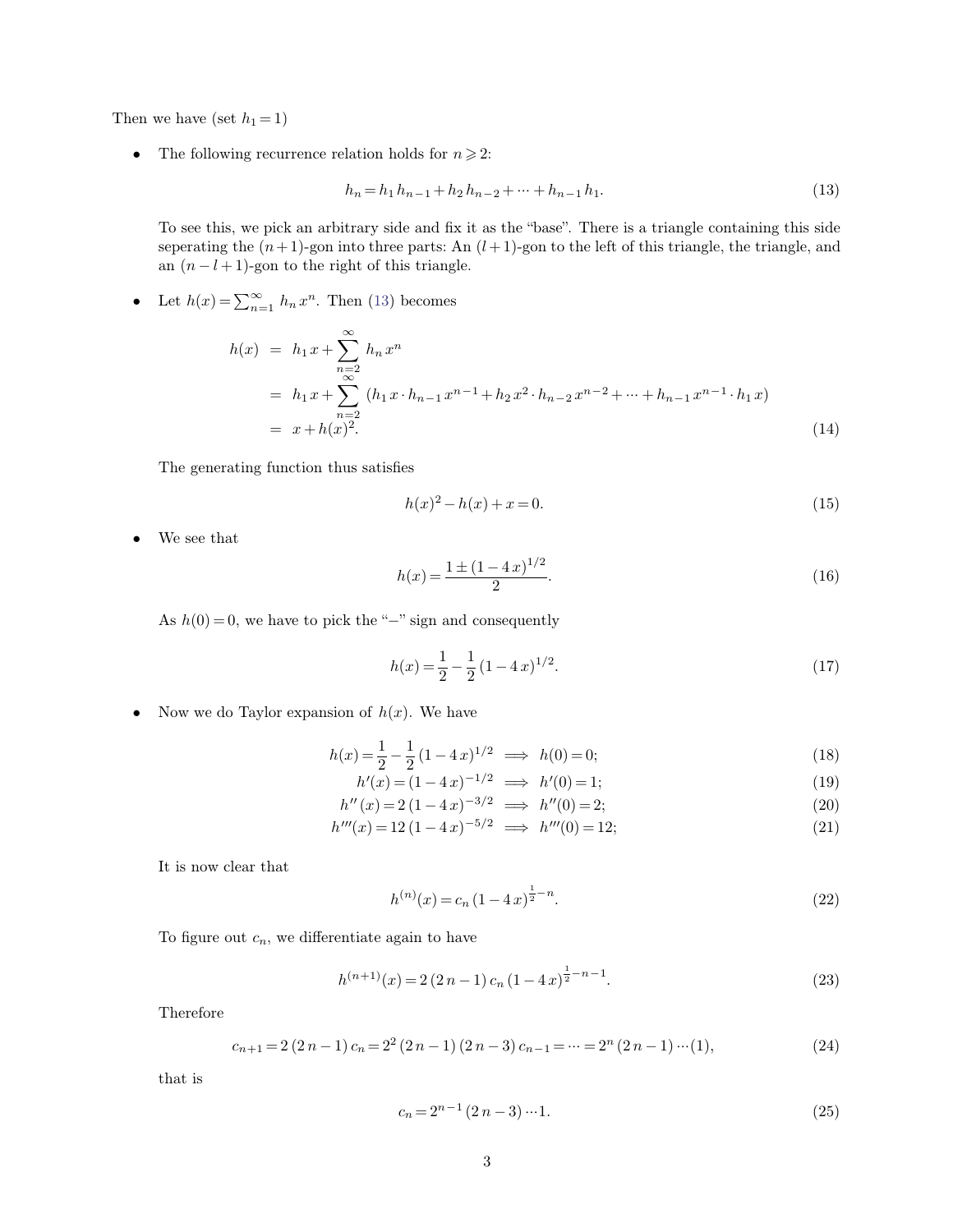• This gives

\n- This gives\n 
$$
h_n = \frac{c_n}{n!} = \frac{1}{n} \frac{2^{n-1} (2n-3) \cdots 1}{(n-1) \cdots 1} = \frac{1}{n} {2n-2 \choose n-1}, \quad n \ge 2.
$$
\n (26)
\n- Called "Catalan number".\n We end this unit with some curious facts about the Stirling numbers (of the 2nd kind) and the Bell numbers.
\n

This gives  $h_n\!=\!\frac{c_r}{n!}$  Called "Catalan number".

**Example 5.** We recall that the Stirling numbers (of the 2nd kind) and the Bell network with some curious facts about the Stirling numbers (of the 2nd kind) and the Bell network of the 2nd kind has recurrence relation

Example 5. We recall that the Stirling numbers of the 2nd kind has recurrence relation

urious facts about the Stirling numbers (of the 2nd kind) and the Bell numbers.  
the Stirling numbers of the 2nd kind has recurrence relation  

$$
S(n,m) = S(n-1,m-1) + m S(n-1,m).
$$
 (27)

We form the generating function  $$\tt$  Thus we have

$$
= S(n-1, m-1) + m S(n-1, m).
$$
\n(27)\n
$$
S_m(x) := \sum_{n=0}^{\infty} S(n, m) x^n.
$$
\n(28)

$$
S_m(x) := \sum_{n=0}^{\infty} S(n,m) x^n.
$$
\n
$$
S_m(x) = \sum_{\substack{n=1 \ \infty}}^{\infty} S(n,m) x^n
$$
\n
$$
= \sum_{n=1}^{\infty} S(n-1, m-1) x^n + \sum_{n=1}^{\infty} m S(n-1, m) x^n
$$
\n
$$
= x S_{m-1}(x) + m x S_m(x).
$$
\n(29)

Therefore

$$
= x S_{m-1}(x) + m x S_m(x).
$$
\n(29)  
\n
$$
S_m(x) = \frac{x}{1 - mx} S_{m-1}(x) = \dots = \frac{x^m}{(1 - x)(1 - 2x) \cdots (1 - mx)}.
$$
\n(30)

We apply partial fraction:

$$
(1 - x)(1 - 2x) \cdots (1 - mx)
$$
  
\naction:  
\n
$$
\frac{1}{(1 - x)(1 - 2x) \cdots (1 - mx)} = \frac{A_1}{1 - x} + \frac{A_2}{1 - 2x} + \cdots + \frac{A_m}{1 - mx}.
$$
\n(31)

 $\frac{\overline{1}}{\overline{1}}$  <br> It is easy to see that

$$
A_{l} = \frac{1}{\left(1 - \frac{1}{l}\right)\left(1 - \frac{2}{l}\right)\cdots\left(1 - \frac{l-1}{l}\right)\left(1 - \frac{l+1}{l}\right)\cdots\left(1 - \frac{m}{l}\right)}} = (-1)^{m-l} \frac{l^{m-1}}{(l-1)!(m-l)!}.
$$
\n
$$
e
$$
\n
$$
S(n,m) = \sum_{l=1}^{m} (-1)^{m-l} \frac{l^{n}}{l!(m-l)!}.
$$
\n(33)

Therefore

<span id="page-3-2"></span>
$$
1 - \frac{l-1}{l} \left( 1 - \frac{l+1}{l} \right) \cdots \left( 1 - \frac{m}{l} \right) \qquad (l-1)!(m-l)!
$$
  

$$
S(n,m) = \sum_{l=1}^{m} (-1)^{m-l} \frac{l^n}{l!(m-l)!}.
$$
 (33)

Therefore  $S(n,m)\colon$  <br> Of course this is simply  $T(n,m)/m! .$ **Exercise 3.** Prove that

**Exercise 3.** Prove that if  $m > n$ . (Hint:<sup>3</sup>)

<span id="page-3-1"></span>
$$
\sum_{l=1}^{m} (-1)^{m-l} \frac{l^n}{l!(m-l)!} = 0
$$
\n(34)

<span id="page-3-0"></span>